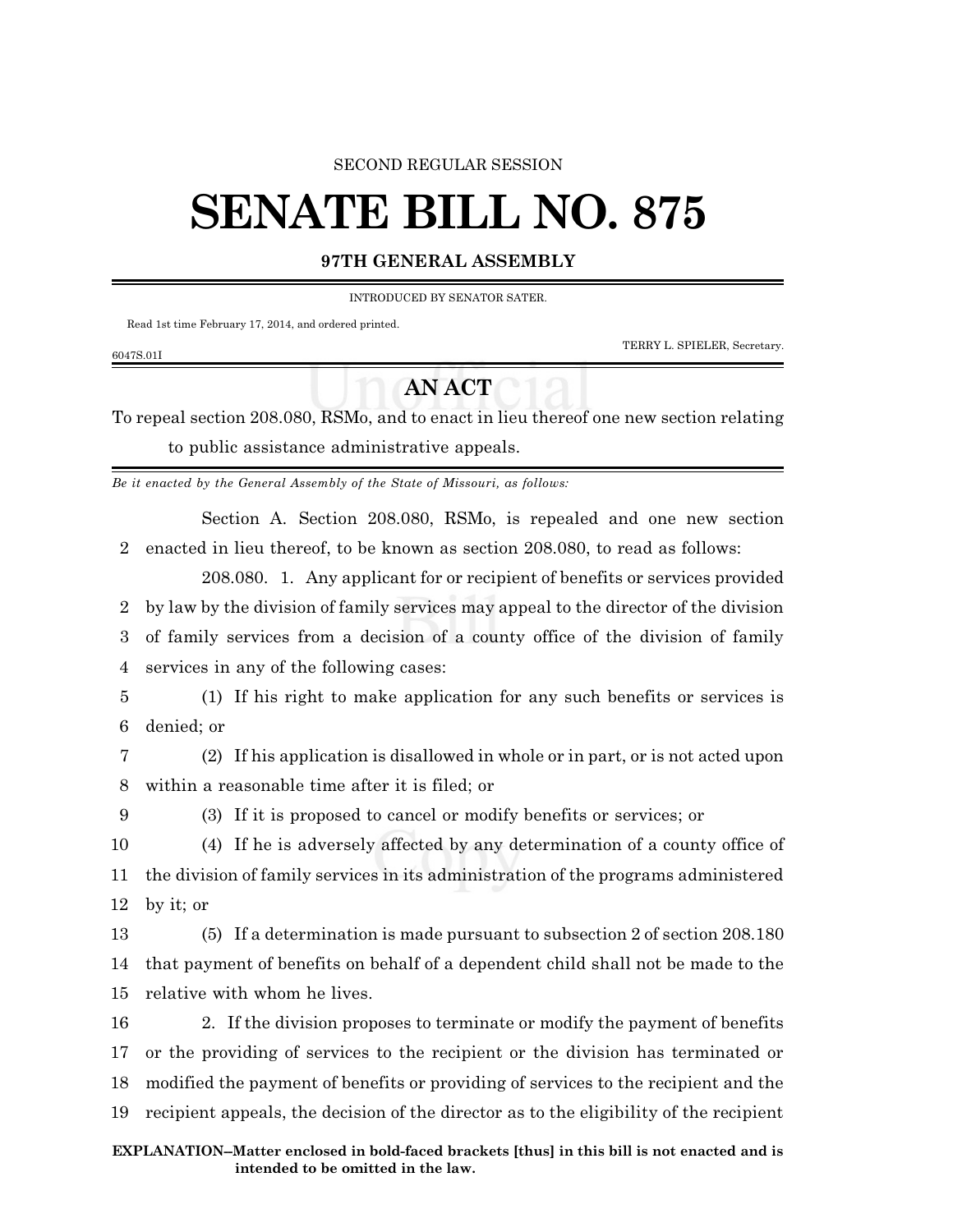at the time such action was proposed or taken shall be based on the facts shown by the evidence presented at the hearing of the appeal to have existed at the time such action to terminate or modify was proposed or was taken.

 3. In the case of a proposed action by the county office of the division of family services to reduce, modify, or discontinue benefits or services to a recipient, the recipient of such benefits or services shall have ten days from the date of the mailing of notice of the proposed action to reduce, modify, or discontinue benefits or services within which to request an appeal to the director of the division of family services. In the notice to the recipient of such proposed action, the county office of the division of family services shall notify the recipient of all his rights of appeal under this section. Proper blank forms for appeal to the director of the division of family services shall be furnished by the county office to any aggrieved recipient. Every such appeal to the director of the division of family services shall be transmitted by the county office to the director of the division of family services immediately upon the same being filed with the county office. If an appeal is requested, benefits or services shall continue undiminished or unchanged until such appeal is heard and a decision has been rendered thereon, except that in an aid to families with dependent children case the recipient may request that benefits or services not be continued undiminished or unchanged during the appeal.

 4. When a case has been closed or modified and no appeal was requested prior to closing or modification, the recipient shall have ninety days from the date of closing or modification to request an appeal to the director of the **[**division of family services**] family support division**. Each recipient **[**who has not requested an appeal prior to the closing or modification of his case**]** shall be notified **[**at the time of such closing or modification**] before adverse action is taken** of his right to request an appeal during this ninety-day period. Proper blank forms for requesting an appeal to the director of the **[**division of family services**] family support division** shall be furnished by the **[**county office**] family support division** to any aggrieved applicant. Every such request made in any manner for an appeal to the director of the **[**division of family services**] family support division** shall be transmitted by the **[**county office**] family support division** to the director of the **[**division of family services**] family support division** immediately upon the same being filed with the **[**county office**] family support division**. If an appeal is requested in the ninety-day period subsequent to the closing or modification, benefits or services shall not be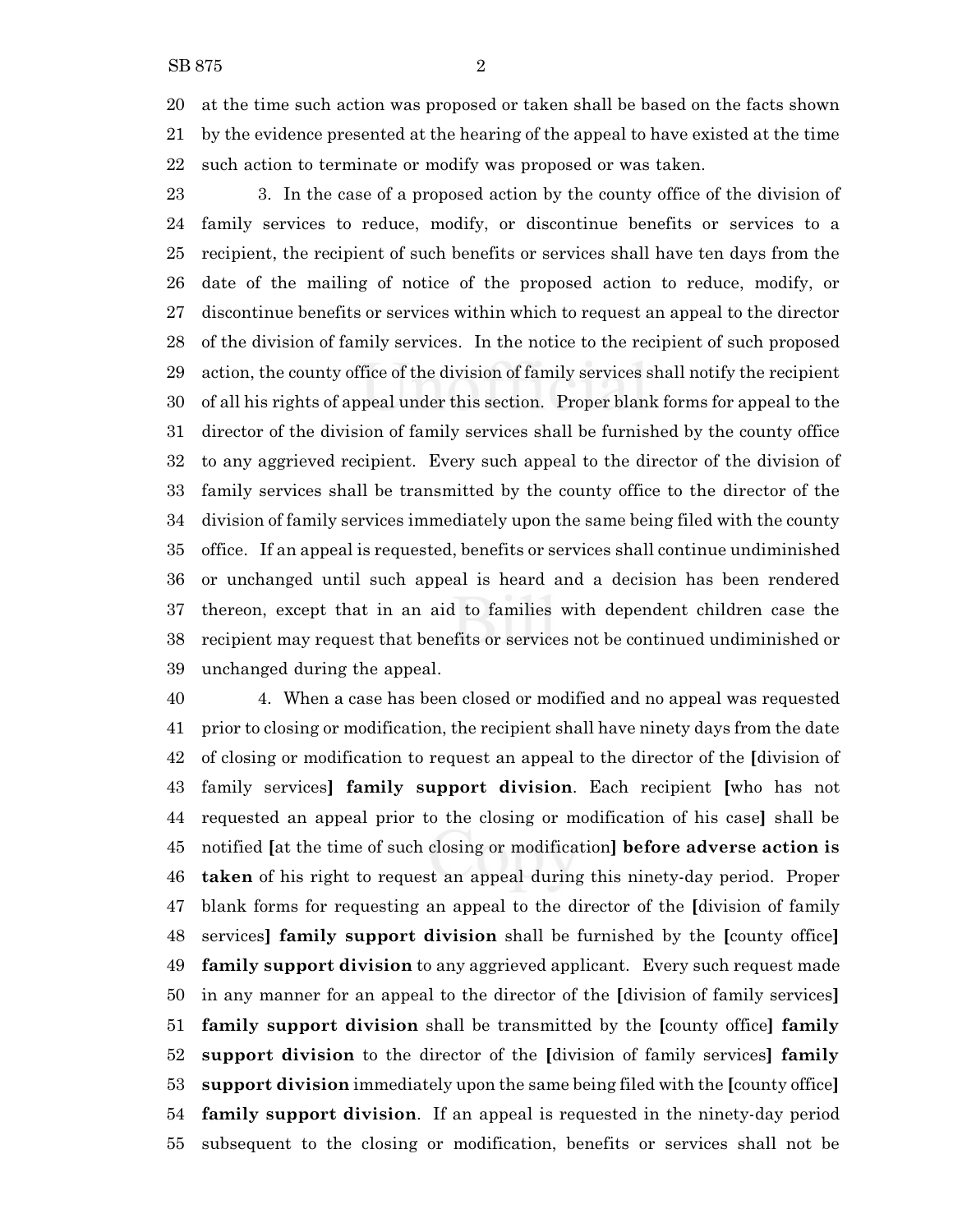continued at their prior level during the pendency of the appeal.

 5. In the case of a rejection of an application for benefits or services, the aggrieved applicant shall have ninety days from the date of the notice of the action in which to request an appeal to the director of the division of family services. In the rejection notice the applicant for benefits or services shall be notified of all of his rights of appeal under this section. Proper blank forms for requesting an appeal to the director of the division of family services shall be furnished by the county office to any aggrieved applicant. Any such request made in any manner for an appeal shall be transmitted by the county office to the director of the division of family services, immediately upon the same being filed with the county office.

 6. If the division has rejected an application for benefits or services and the applicant appeals, the decision of the director as to the eligibility of the applicant at the time such rejection was made shall be based upon the facts shown by the evidence presented at the hearing of the appeal to have existed at the time the rejection was made.

 7. The director of the division of family services shall give the applicant for benefits or services or the recipient of benefits or services reasonable notice of, and an opportunity for, a fair hearing in the county of his residence at the time the adverse action was taken. The hearing shall be conducted by the director of the division of family services or his designee. Every applicant or recipient, on appeal to the director of the division of family services, shall be entitled to be present at the hearing, in person and by attorney or representative, and shall be entitled to introduce into the record of such hearing any and all evidence, by witnesses or otherwise, pertinent to such applicant's or recipient's eligibility between the time he applied for benefits or services and the time the application was denied or the benefits or services were terminated or modified, and all such evidence shall be taken down, preserved, and shall become a part of the applicant's or recipient's appeal record. Upon the record so made, the director of the division of family services shall determine all questions presented by the appeal, and shall make such decision as to the granting of benefits or services as in his opinion is justified and is in conformity with the provisions of the law. The director shall clearly state the reasons for his decision and shall include a statement of findings of fact and conclusions of law pertinent to the questions in issue.

8. All appeal requests may initially be made orally or in any written form,